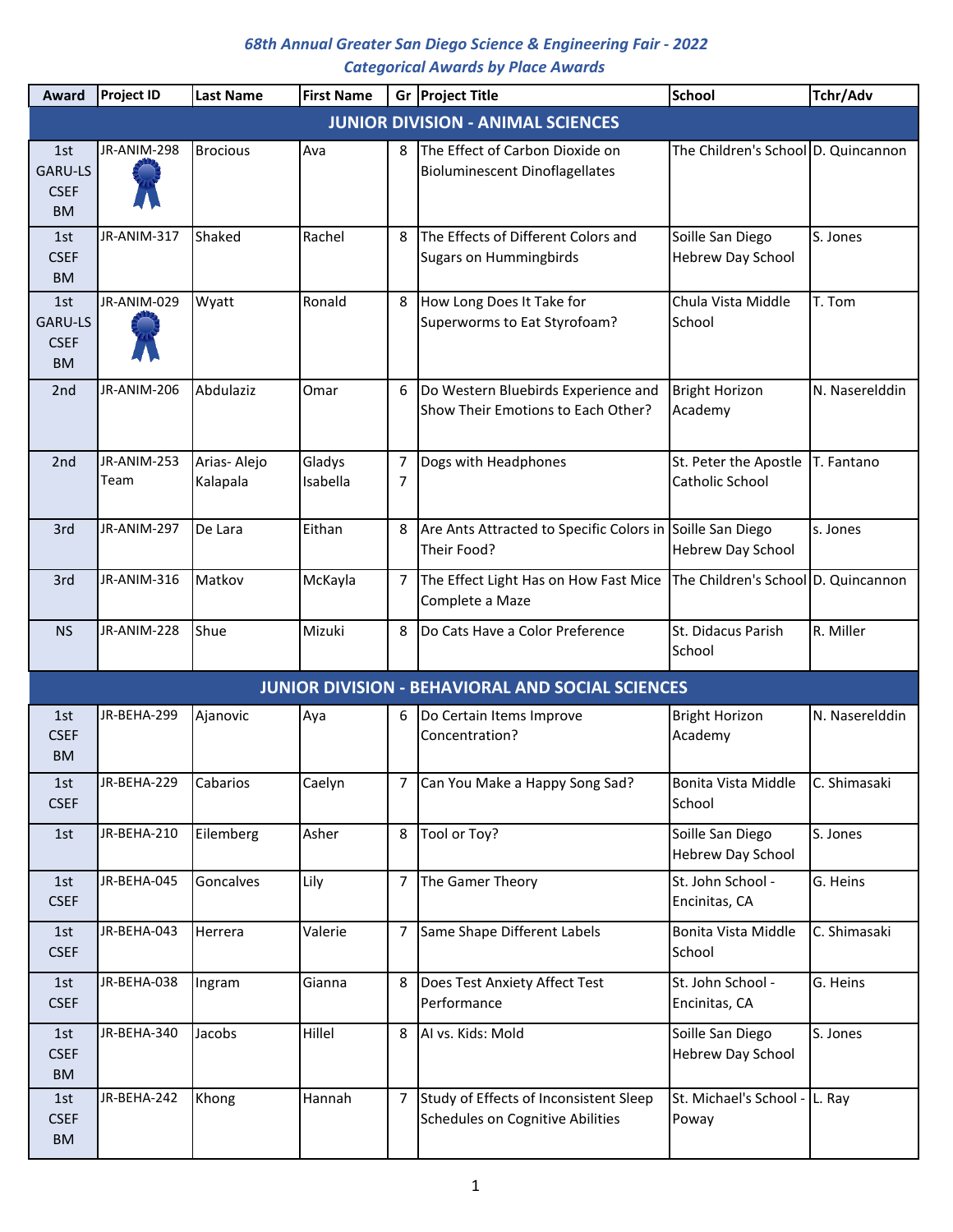| Award                           | <b>Project ID</b>   | <b>Last Name</b> | <b>First Name</b>        |                | Gr Project Title                                                                                             | <b>School</b>                                | Tchr/Adv       |
|---------------------------------|---------------------|------------------|--------------------------|----------------|--------------------------------------------------------------------------------------------------------------|----------------------------------------------|----------------|
|                                 |                     |                  |                          |                | <b>JUNIOR DIVISION - BEHAVIORAL AND SOCIAL SCIENCES (cont'd)</b>                                             |                                              |                |
| 1st<br><b>CSEF</b><br><b>BM</b> | JR-BEHA-044         | Montemayor       | Maliya                   | $\overline{7}$ | The Beauty of the Golden Ratio: Fact<br>or Fib?                                                              | St. John School -<br>Encinitas, CA           | G. Heins       |
| 1st<br><b>CSEF</b>              | JR-BEHA-341         | Soukup           | <b>Branden</b>           | 7              | Lobe at First Sleight                                                                                        | Mt. Helix Academy                            | K. MacDonald   |
| 1st<br><b>CSEF</b><br><b>BM</b> | JR-BEHA-230         | Weissler         | Eliora                   | 8              | Does Dyslexie Font Affect Individuals<br>Without Dyslexia?                                                   | Soille San Diego<br><b>Hebrew Day School</b> | S. Jones       |
| 2 <sub>nd</sub>                 | JR-BEHA-319         | Ali              | Ibtisam                  | 8              | How Frequencies Affect Focus                                                                                 | <b>Bright Horizon</b><br>Academy             | N. Naserelddin |
| 2nd                             | JR-BEHA-048<br>Team | Curtis<br>Martin | <b>Brooke</b><br>Cecilia | 7<br>7         | Noisy Brain                                                                                                  | St. John School -<br>Encinitas, CA           | G. Heins       |
| 2nd                             | JR-BEHA-040         | <b>Esbeck</b>    | Ashlyn                   | 8              | Listening to Music While Taking a Test                                                                       | St. John School -<br>Encinitas, CA           | G. Heins       |
| 2nd                             | JR-BEHA-039         | Guizar           | Andre                    | 7              | How Does Smell Affect Taste                                                                                  | San Diego French<br>American School          | A. Mobley      |
| 2nd                             | JR-BEHA-349         | <b>McCabe</b>    | James                    | $\overline{7}$ | Stressed from Covid-19? Look to<br>Hobbies!                                                                  | St. Michael's School -<br>Poway              | L. Ray         |
| 2 <sub>nd</sub>                 | JR-BEHA-300         | Mizan            | Shiraz                   | 8              | Does Color Affect Your Memory?                                                                               | Soille San Diego<br><b>Hebrew Day School</b> | S. Jones       |
| 2nd                             | JR-BEHA-182         | Moore            | Yasmina                  | 8              | The Effect of Stress on Test<br>Performance                                                                  | City Tree Christian<br>School 6-8            | M. Lee         |
| 2nd                             | JR-BEHA-318         | Rothstein        | Emma                     | 8              | Does Color Have an Affect on Taste                                                                           | Soille San Diego<br><b>Hebrew Day School</b> | S. Jones       |
| 2 <sub>nd</sub>                 | JR-BEHA-037         | Savant           | Luca                     | 7              | Does Color Affect the Taste?                                                                                 | St. John School -<br>Encinitas, CA           | G. Heins       |
| 2nd                             | JR-BEHA-302         | Snowten          | Harmoney                 | 8              | The Effect of Personality Type on<br><b>Memory Task Performance</b>                                          | City Tree Christian<br>School 6-8            | M. Lee         |
| 3rd                             | JR-BEHA-036         | Cabrera          | Elizabeth                | 8              | Commonly Remembered Information<br>vs. The Serial Position Effect                                            | St. Didacus Parish<br>School                 | R. Miller      |
| 3rd                             | JR-BEHA-035         | Fries            | Zoe                      | 8              | Colored LED's vs. The Human Eye                                                                              | St. Didacus Parish<br>School                 | R. Miller      |
| 3rd                             | JR-BEHA-320         | Hall             | Kennedy                  | 7              | What is the Effect of Colors on<br>Someone's Mind or Emotions?                                               | Mt. Helix Academy                            | K. MacDonald   |
| 3rd                             | JR-BEHA-255<br>Team | Hill<br>Liem     | Lauren<br>Leandra        | 8<br>8         | Effects of Certain Scent Categories on<br>the Human's Limbic System and Heart<br>Rate                        | <b>Stella Maris</b><br>Academy               | M. Flores      |
| 3rd                             | JR-BEHA-301         | Kupershmith      | Aaron                    | 8              | The Decisions in Which a Child Will<br>Hire a Babysitter When They Have<br>Multiple Options of Who to Choose | Soille San Diego<br><b>Hebrew Day School</b> | S. Jones       |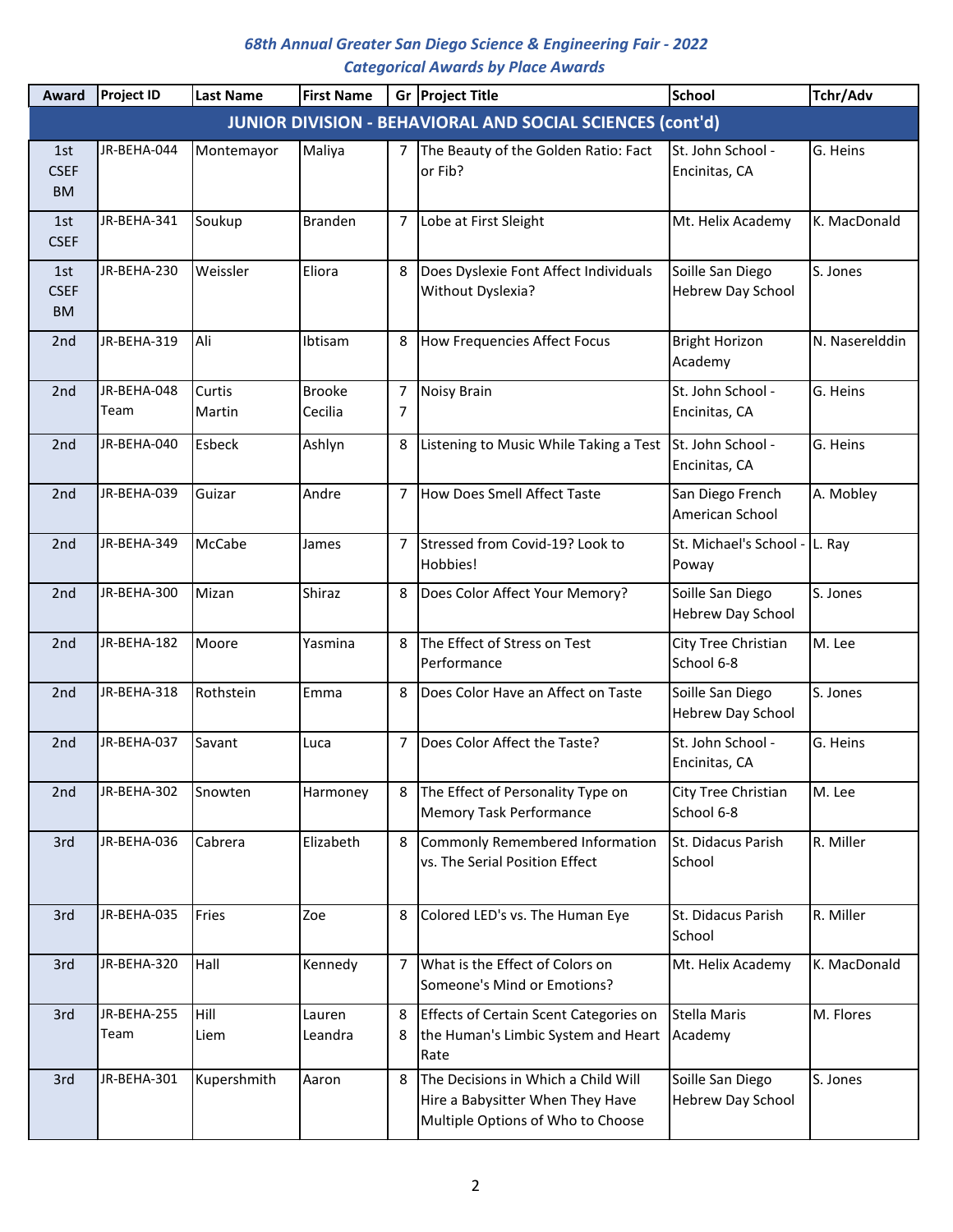| Award                                    | Project ID          | <b>Last Name</b>       | <b>First Name</b>    |                | Gr Project Title                                                                                                                    | <b>School</b>                                | Tchr/Adv       |
|------------------------------------------|---------------------|------------------------|----------------------|----------------|-------------------------------------------------------------------------------------------------------------------------------------|----------------------------------------------|----------------|
|                                          |                     |                        |                      |                | <b>JUNIOR DIVISION - BEHAVIORAL AND SOCIAL SCIENCES (cont'd)</b>                                                                    |                                              |                |
| 3rd                                      | JR-BEHA-047<br>Team | <b>Noves</b><br>Price  | Sophia<br>Gabriella  | 7<br>7         | Does a Simulated 3D Environment<br>Make Human Beings React Differently<br>to Reality?                                               | San Diego French<br>American School          | A. Mobley      |
| 3rd                                      | JR-BEHA-042         | O'Connell              | Cillian              | 7              | <b>Running Faster</b>                                                                                                               | St. Michael's School -<br>Poway              | L. Ray         |
| 3rd                                      | JR-BEHA-041         | Quezada                | Gabriel              | 8              | Mindful Music: How Music Affects<br>Memory                                                                                          | St. John School -<br>Encinitas, CA           | G. Heins       |
| 4th                                      | JR-BEHA-285         | Caro                   | Xavier               | 7              | Does the Time of Beginning of School<br>Affect Students' Attention Spans?                                                           | St. Michael's School -<br>Poway              | L. Ray         |
| 4th                                      | JR-BEHA-183<br>Team | Salazar<br>Thomas      | Alexa<br>Sophia      | 7<br>7         | The Effect of Sight on Distinguishing<br><b>Taste</b>                                                                               | City Tree Christian<br>School 6-8            | M. Lee         |
| <b>NS</b>                                | JR-BEHA-198         | Golembesky             | Rachael              | 8              | What are the Effects of Personal Care<br>Products on Adults?                                                                        | Soille San Diego<br>Hebrew Day School        | S. Jones       |
| <b>NS</b>                                | JR-BEHA-209         | Maya                   | Esther               | 8              | Do Students Work Better in Pairs or<br>Alone, and is Age a Factor                                                                   | Soille San Diego<br><b>Hebrew Day School</b> | S. Jones       |
|                                          |                     |                        |                      |                | <b>JUNIOR DIVISION - BIOCHEMISTRY</b>                                                                                               |                                              |                |
| 1st<br><b>CSEF</b><br><b>BM</b>          | JR-BCHM-207         | Khan                   | Mohammad<br>Adam     | 6              | The Effect of Cooking on Vitamin C                                                                                                  | <b>Bright Horizon</b><br>Academy             | N. Naserelddin |
| 2nd                                      | JR-BCHM-241<br>Team | Chuprevich<br>Martinez | Joel<br>Ella Jean    | 7<br>7         | Kitchen Full of Germs                                                                                                               | St. Peter the Apostle<br>Catholic School     | T. Fantano     |
| 2nd                                      | JR-BCHM-032         | Mendoza                | Olivia               | 7              | Which Type of Honey Has the Least<br>Glucose?                                                                                       | Bonita Vista Middle<br>School                | C. Shimasaki   |
| 3rd                                      | JR-BCHM-031 Alvarez |                        | Andres               | 8              | Which Plant Generates the Most<br><b>Electricity: Potatoes or Lemons</b>                                                            | Chula Vista Middle<br>School                 | T. Tom         |
| 3rd                                      | JR-BCHM-240<br>Team | Minderman<br>Reyes     | Miranda<br>Stephanie | 7<br>7         | Is the Five Second Rule Real?                                                                                                       | St. Peter the Apostle<br>Catholic School     | T. Fantano     |
| <b>NS</b>                                | JR-BCHM-208         | Qarar                  | Yusra                | 6              | Will Soaking Food in Water Before<br>Cooking Remove Starch from It?                                                                 | <b>Bright Horizon</b><br>Academy             | N. Naserelddin |
| <b>NS</b>                                | JR-BCHM-030         | <b>I</b> Vu            | Christopher          | $\overline{7}$ | Vitamin C Level Comparison Between<br>Different Oranges' Juices and Skins                                                           | <b>Nativity School</b>                       | L. McTavish    |
|                                          |                     |                        |                      |                | JUNIOR DIVISION - BIOMEDICAL/HEALTH SCIENCES AND BIOENGINEERING                                                                     |                                              |                |
| 1st<br>GA-LS<br><b>CSEF</b><br><b>BM</b> | JR-BMDE-051         | Fan                    | Leanne               | 8              | Finsen Headphone: A Smart<br>headphone to Diagnose and Control<br>Middle Ear Infection Using Machine<br>Learning and Light Spectrum | Mesa Verde Middle<br>School                  | R. Bird        |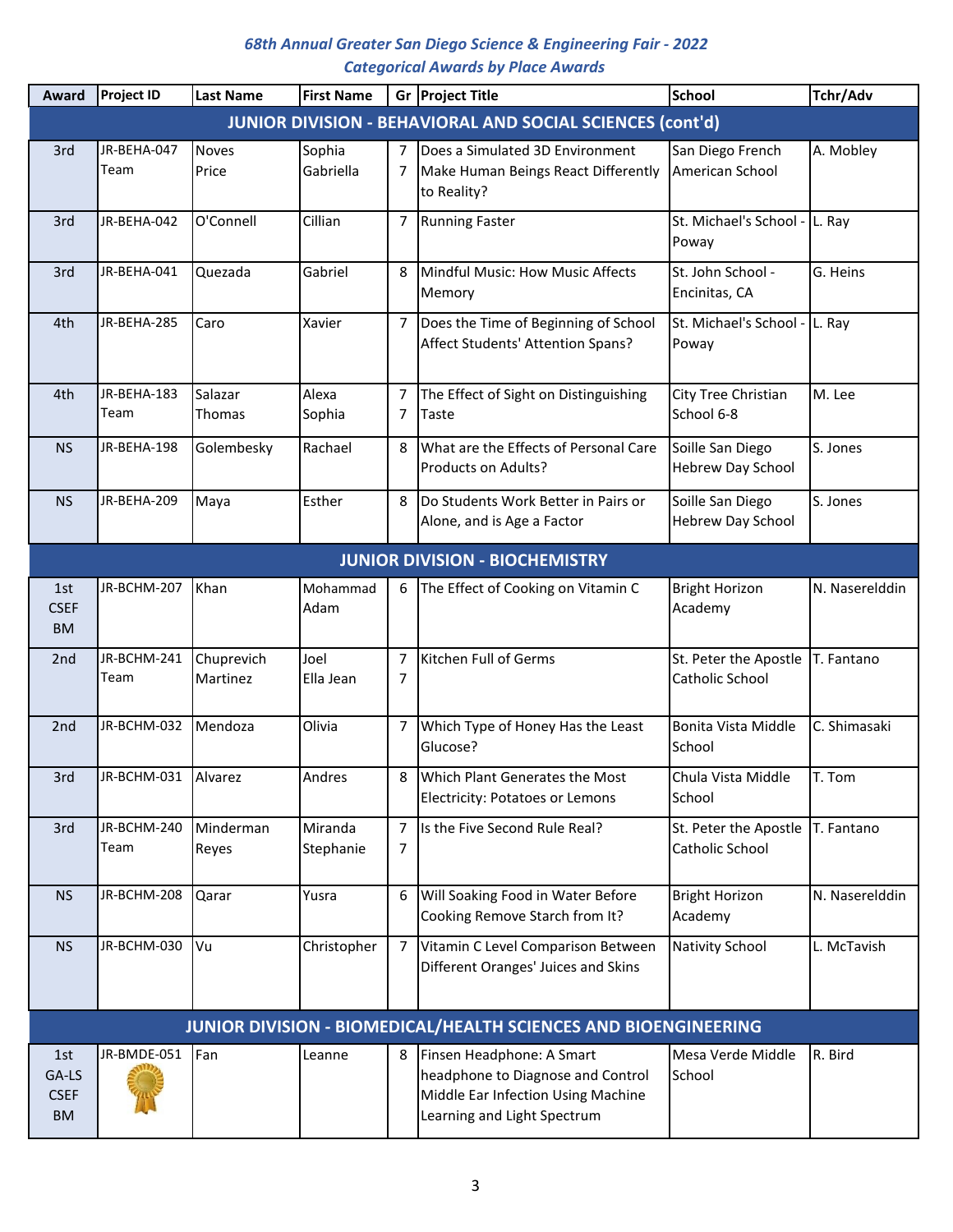| Award                           | <b>Project ID</b>   | <b>Last Name</b> | <b>First Name</b> |                | Gr Project Title                                                                                                     | <b>School</b>                            | Tchr/Adv            |
|---------------------------------|---------------------|------------------|-------------------|----------------|----------------------------------------------------------------------------------------------------------------------|------------------------------------------|---------------------|
|                                 |                     |                  |                   |                | JUNIOR DIVISION - BIOMEDICAL/HEALTH SCIENCES AND BIOENGINEERING (cont'd)                                             |                                          |                     |
| 2 <sub>nd</sub>                 | JR-BMDE-203         | Guerrero         | Elaine            | 8              | What Type of Face Mask is More<br>Breathable?                                                                        | St. Peter the Apostle<br>Catholic School | T. Fantano          |
| 2 <sub>nd</sub>                 | JR-BMDE-028         | Mandyam          | Tanya             | 8              | Curcumin Alleviates the Effects of Jet<br>Lag on Exercise Output in Rats                                             | Mesa Verde Middle<br>School              | J. Woo              |
| 3rd                             | JR-BMDE-050         | Alfaro           | Daniela           | 7              | Did Older People Have Less Side<br>Effects from the Covid-19 Vaccine than<br>Younger People?                         | Nazareth School                          | M. Reed             |
| 3rd                             | JR-BMDE-052         | Schneider        | Elizabeth         | $\overline{7}$ | J.S. Bach's Minuet Trio and Their Effect St. Michael's School - L. Ray<br>on 7-17 Year Old's Heart Rates             | Poway                                    |                     |
| 3rd                             | JR-BMDE-193         | <b>Serawit</b>   | Naomi             | 8              | The Effectiveness of Fruit Supplements St. Didacus Parish                                                            | School                                   | R. Miller           |
| 3rd                             | JR-BMDE-053         | Soberanes        | Melissa           | 8              | What Affects the Covid-19 Vaccine<br>Side-Effects                                                                    | Our Lady of<br><b>Guadalupe Academy</b>  | J. Patton           |
| <b>NS</b>                       | JR-BMDE-049         | Cacho            | Alexa             | 8              | Are Fingerprints Inherited?                                                                                          | St. John of the Cross<br>Catholic School | G. Krumm            |
| NS.                             | JR-BMDE-243         | Jackson          | Mia               | 7              | Which Mask Performs the Best?                                                                                        | Nazareth School                          | M. Reed             |
| <b>NS</b>                       | JR-BMDE-350         | Pacheco          | Rick              | 8              | The Best Hand Drying Technology                                                                                      | Coastal Academy                          | <b>B.</b> Biernacki |
|                                 |                     |                  |                   |                | <b>JUNIOR DIVISION - CHEMISTRY</b>                                                                                   |                                          |                     |
| 1st<br><b>CSEF</b><br><b>BM</b> | JR-CHEM-057         | Estill           | Daniel            | 7              | Crack Snap Shine: Tempering<br>Chocolate                                                                             | Bonita Vista Middle<br>School            | C. Shimasaki        |
| 1st<br><b>CSEF</b><br><b>BM</b> | JR-CHEM-066<br>Team | Ganji<br>Ganji   | Vibha<br>Vidha    | 8<br>8         | Can We Enrich the Percentage of<br>Curcumin from Turmeric by Removing<br>Non-curcuminoids Using Water<br>Extraction? | Oak Valley Middle<br>School              | N. Ganji            |
| 1st                             | JR-CHEM-304         | Johnston         | Alex              | 8              | The Effect of Different Flour Types on<br><b>Muffin Height</b>                                                       | City Tree Christian<br>School 6-8        | M. Lee              |
| 1st<br><b>CSEF</b><br><b>BM</b> | JR-CHEM-058         | Teresi           | Lillianna         | 7              | Most Effective Activator for Slime                                                                                   | St. Michael's School - L. Ray<br>Poway   |                     |
| 2nd                             | JR-CHEM-063         | Carr             | Frankie           | 7              | The Effect of Substances on Non-<br><b>Human Proteins</b>                                                            | St. Michael's School - L. Ray<br>Poway   |                     |
| 2 <sub>nd</sub>                 | JR-CHEM-060         | Corona           | Alyssa            | 8              | Tide vs. Homemade Detergent                                                                                          | Chula Vista Middle<br>School             | T. Tom              |
| 2 <sub>nd</sub>                 | JR-CHEM-286         | Griffith         | Hayley            | 8              | The Effects of Acidity on the Oxidation<br>of Steel Wool                                                             | St. Peter the Apostle<br>Catholic School | T. Fantano          |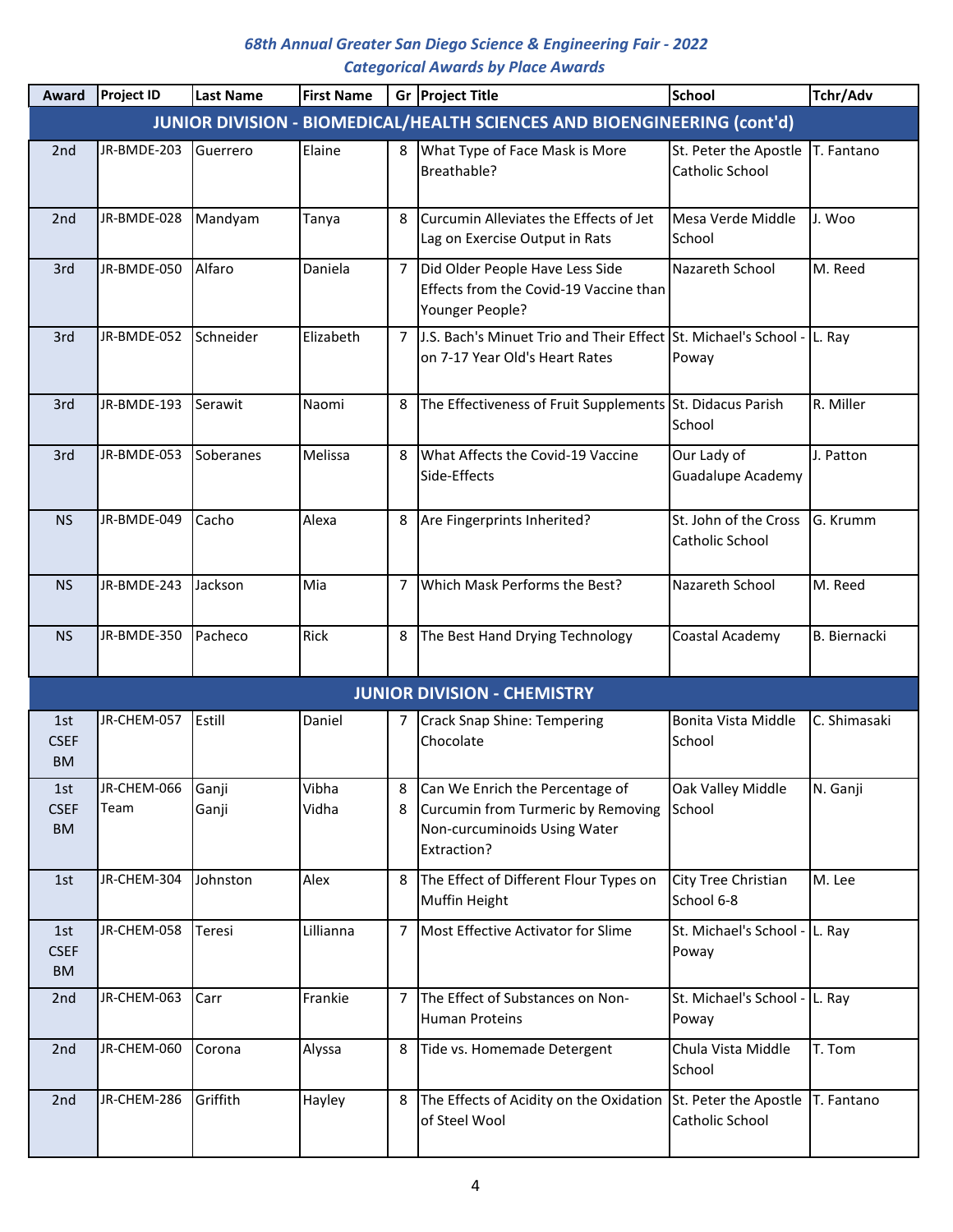| Award                                    | <b>Project ID</b>   | <b>Last Name</b>  | <b>First Name</b> |                | Gr Project Title                                                                                                  | <b>School</b>                                        | Tchr/Adv     |
|------------------------------------------|---------------------|-------------------|-------------------|----------------|-------------------------------------------------------------------------------------------------------------------|------------------------------------------------------|--------------|
|                                          |                     |                   |                   |                | <b>JUNIOR DIVISION - CHEMISTRY</b>                                                                                |                                                      |              |
| 2nd                                      | JR-CHEM-244         | Herman            | Ruth              | 8              | What Melts Ice the Fastest                                                                                        | St. Peter the Apostle<br>Catholic School             | T. Fantano   |
| 2nd                                      | JR-CHEM-067<br>Team | Jones<br>Leighton | Bennet<br>Ozzie   | 7<br>7         | Finding Electrolytes in Sport Drinks                                                                              | St. Gregory the Great S. Dasgupta<br>Catholic School |              |
| 2 <sub>nd</sub>                          | JR-CHEM-063         | Kishimoto         | Elise Selei       | 7              | The Effect of Substances on Non-<br><b>Human Proteins</b>                                                         | St. Michael's School - L. Ray<br>Poway               |              |
| 2 <sub>nd</sub>                          | JR-CHEM-059         | Lindsey           | Ashlie            | 7              | The Effect of Air Temperature on the<br>Crystallization of Bismuth Metal                                          | City Tree Christian<br>School 6-8                    | M. Lee       |
| 2 <sub>nd</sub>                          | JR-CHEM-056         | Moreno            | Antonio           | 7              | <b>Bye Bye Salt</b>                                                                                               | St. Peter the Apostle<br>Catholic School             | T. Fantano   |
| 2nd                                      | JR-CHEM-062         | Mudwilder         | Aaleya            | 7              | What's the Fastest Way to Cool a<br>Drink, and Does the Sugar Content<br>Have an Effect?                          | St. Gregory the Great S. Dasgupta<br>Catholic School |              |
| 2 <sub>nd</sub>                          | JR-CHEM-055         | <b>Wilson</b>     | Elliot            | 7              | A-maize-ing Popcorn Kernels!                                                                                      | Bonita Vista Middle<br>School                        | J. Stell     |
| 2 <sub>nd</sub>                          | JR-CHEM-199         | <b>Zanani</b>     | Yarden            | 8              | Soaperior                                                                                                         | Soille San Diego<br><b>Hebrew Day School</b>         | S. Jones     |
| 3rd                                      | JR-CHEM-303         | Petrie            | Kenji             | 8              | <b>Chambers of Flames</b>                                                                                         | St. Peter the Apostle<br>Catholic School             | T. Fantano   |
| 3rd                                      | JR-CHEM-181         | <b>Pham</b>       | Michelle          | 7              | The Effect of Ingredients in Baking<br>Time                                                                       | St. Michael's School - L. Ray<br>Poway               |              |
| 3rd                                      | JR-CHEM-061         | Vassar            | Eli               | 7              | Water Quality in San Diego City Parks                                                                             | St. Michael's School - L. Ray<br>Poway               |              |
|                                          |                     |                   |                   |                | <b>JUNIOR DIVISION - COMPUTATIONAL BIOLOGY AND BIOINFORMATICS</b>                                                 |                                                      |              |
| 1st<br><b>CSEF</b>                       | JR-CBIO-054         | Dogra             | Saanvi            | 8              | Structural, Sequence, and Germline<br>Comparison of SARS-COV-2 Antibodies School<br><b>Across Humans and Mice</b> | Oak Valley Middle                                    | S. Kumar     |
|                                          |                     |                   |                   |                | <b>JUNIOR DIVISION - COMPUTER SCIENCE AND SYSTEMS SOFTWARE</b>                                                    |                                                      |              |
| 1st<br>GA-PS<br><b>CSEF</b><br><b>BM</b> | JR-COMP-305         | Dagar             | Arnav             | 8              | Where's Waldo - A Bayesian Approach Pacific Trails Middle<br>for Localizing a LEGO Robot                          | School                                               | M. Mareth    |
| 2nd                                      | JR-COMP-068         | <b>Bisain</b>     | Aditya            | 7              | Augmented Reality Application for<br><b>Solving Social Awkwardness</b>                                            | Pacific Trails Middle<br>School                      | M. Mareth    |
| 3rd                                      | JR-COMP-069         | Flores            | Sebastian         | $\overline{7}$ | Do People Reuse Passwords for Their<br>Accounts?                                                                  | Mt. Helix Academy                                    | K. MacDonald |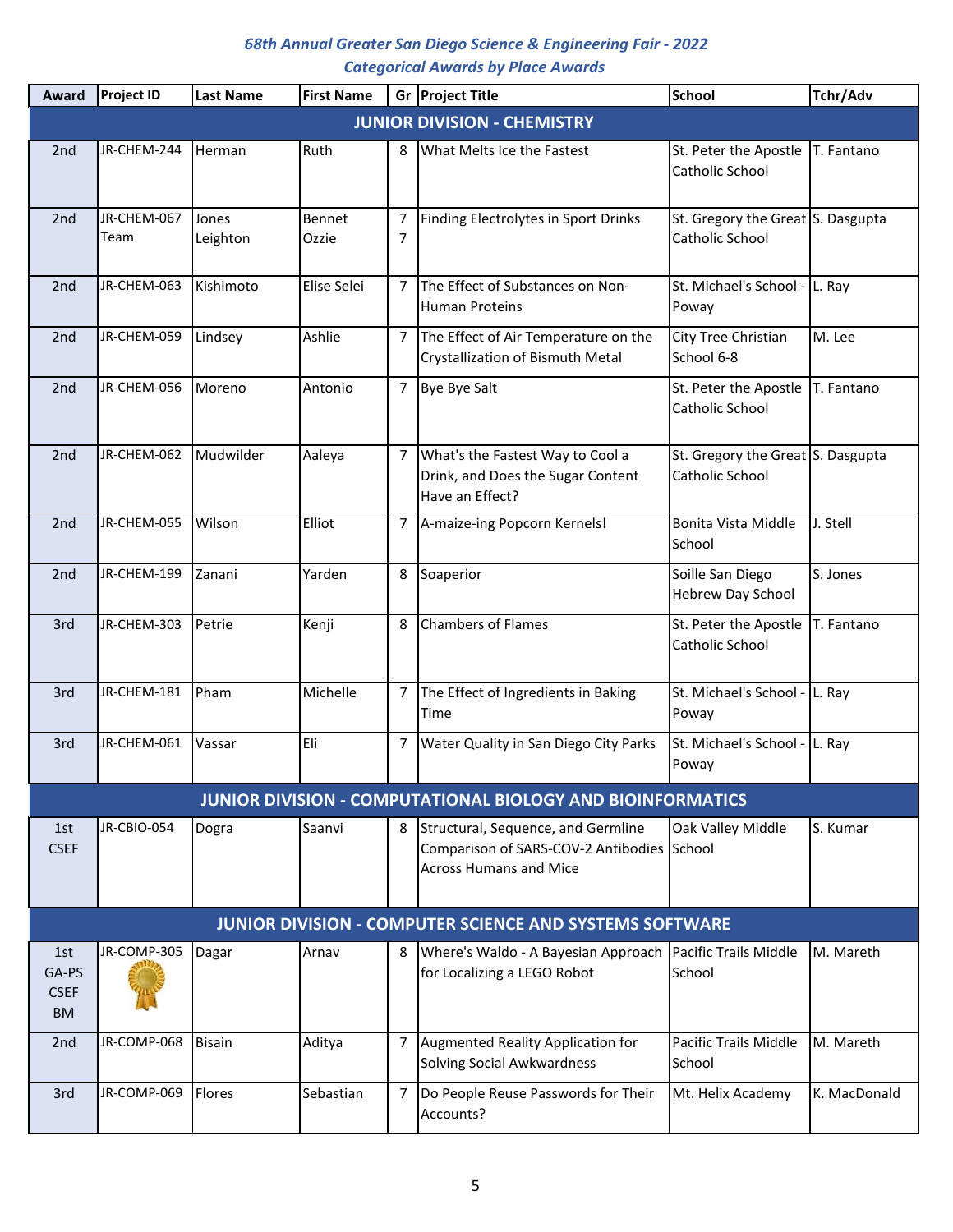| Award                           | <b>Project ID</b>   | <b>Last Name</b>    | <b>First Name</b>  |                     | Gr Project Title                                                                                                                                   | <b>School</b>                                        | Tchr/Adv       |
|---------------------------------|---------------------|---------------------|--------------------|---------------------|----------------------------------------------------------------------------------------------------------------------------------------------------|------------------------------------------------------|----------------|
|                                 |                     |                     |                    |                     | JUNIOR DIVISION - COMPUTER SCIENCE AND SYSTEMS SOFTWARE (cont'd)                                                                                   |                                                      |                |
| 3rd                             | JR-COMP-321         | Pathria             | Sachin             | $\overline{7}$      | Soccer Penalty-Kick Predictor                                                                                                                      | The Children's School D. Quincannon                  |                |
| 3rd                             | JR-COMP-070         | Zwolinski           | Alexander          | $\overline{7}$      | Do the Variables in Video Games<br>Affect the Score?                                                                                               | St. Gregory the Great S. Dasgupta<br>Catholic School |                |
|                                 |                     |                     |                    |                     | <b>JUNIOR DIVISION - EARTH AND ENVIRONMENTAL SCIENCES</b>                                                                                          |                                                      |                |
| 1st                             | JR-EAEV-212         | Aly                 | Omar               | 6                   | A Potential Solution to Purify Irrigation Bright Horizon                                                                                           |                                                      | N. Naserelddin |
| <b>CSEF</b><br><b>BM</b>        | Team                | Naveed              | Haadi              | 6                   | Water from Heavy Metal Pollutants                                                                                                                  | Academy                                              |                |
| 1st<br><b>CSEF</b>              | JR-EAEV-077         | <b>Bridges</b>      | Alana              | $\overline{7}$      | Using Different Methods to Clean<br>Water                                                                                                          | St. Gregory the Great S. Dasgupta<br>Catholic School |                |
| 1st<br><b>CSEF</b><br><b>BM</b> | JR-EAEV-080<br>Team | Chandler<br>McComic | Jason<br>Cole      | 7                   | <b>Water Pods</b>                                                                                                                                  | St. Gregory the Great S. Dasgupta<br>Catholic School |                |
| 1st<br><b>CSEF</b><br><b>BM</b> | JR-EAEV-211         | Hertzog             | Penelope           | 7                   | Can Plants Be Used to Desalinate Soil?                                                                                                             | St. Gregory the Great S. Dasgupta<br>Catholic School |                |
| 1st<br><b>CSEF</b>              | JR-EAEV-277         | Marce               | Bernardo           | $\overline{7}$      | Are We Disposing Of Biodegradable<br><b>Products Correctly</b>                                                                                     | Our Lady of<br><b>Guadalupe Academy</b>              | J. Patton      |
| 1st<br><b>CSEF</b>              | JR-EAEV-078         | lXu                 | Kayley             | 7                   | Using Machine Learning Algorithms to<br><b>Predict Water Potability</b>                                                                            | The Bishop's School                                  | M. Samale      |
| 2nd                             | JR-EAEV-079<br>Team | Chan<br>Talavera    | Cassidy<br>Jessica | $\overline{7}$<br>7 | Desalination                                                                                                                                       | St. Michael's School - L. Ray<br>Poway               |                |
| 2nd                             | JR-EAEV-071         | Deilke              | Drew               | 7                   | Do You Need to Clean Your Solar<br>Panels?                                                                                                         | St. Gregory the Great S. Dasgupta<br>Catholic School |                |
| 2nd                             | JR-EAEV-076         | Lawrenz             | Samuel             | 7                   | The Impact of Compost on Organic<br>and Non-Organic Soil                                                                                           | St. Gregory the Great S. Dasgupta<br>Catholic School |                |
| 2nd                             | JR-EAEV-075         | Michelsen           | Sarah              | 8                   | How Environmental Conditions Affect<br>the Intensity of Sound Waves in Water Encinitas, CA                                                         | St. John School -                                    | G. Heins       |
| 2nd                             | JR-EAEV-072         | Rose                | Autumn             | $\overline{7}$      | Grass Patch Repair and Its Relationship St. Gregory the Great S. Dasgupta<br>to Watering, Substrate, and Resistance Catholic School<br>to Leaching |                                                      |                |
| 3rd                             | JR-EAEV-074         | Arellano            | Nurah              | 8                   | How Do Different Soils Affect the pH of St. John of the Cross<br>Water?                                                                            | Catholic School                                      | G. Krumm       |
| 3rd                             | JR-EAEV-073         | Herrera             | Michelle           | 8                   | Homemade Water Filter                                                                                                                              | Chula Vista Middle<br>School                         | T. Tom         |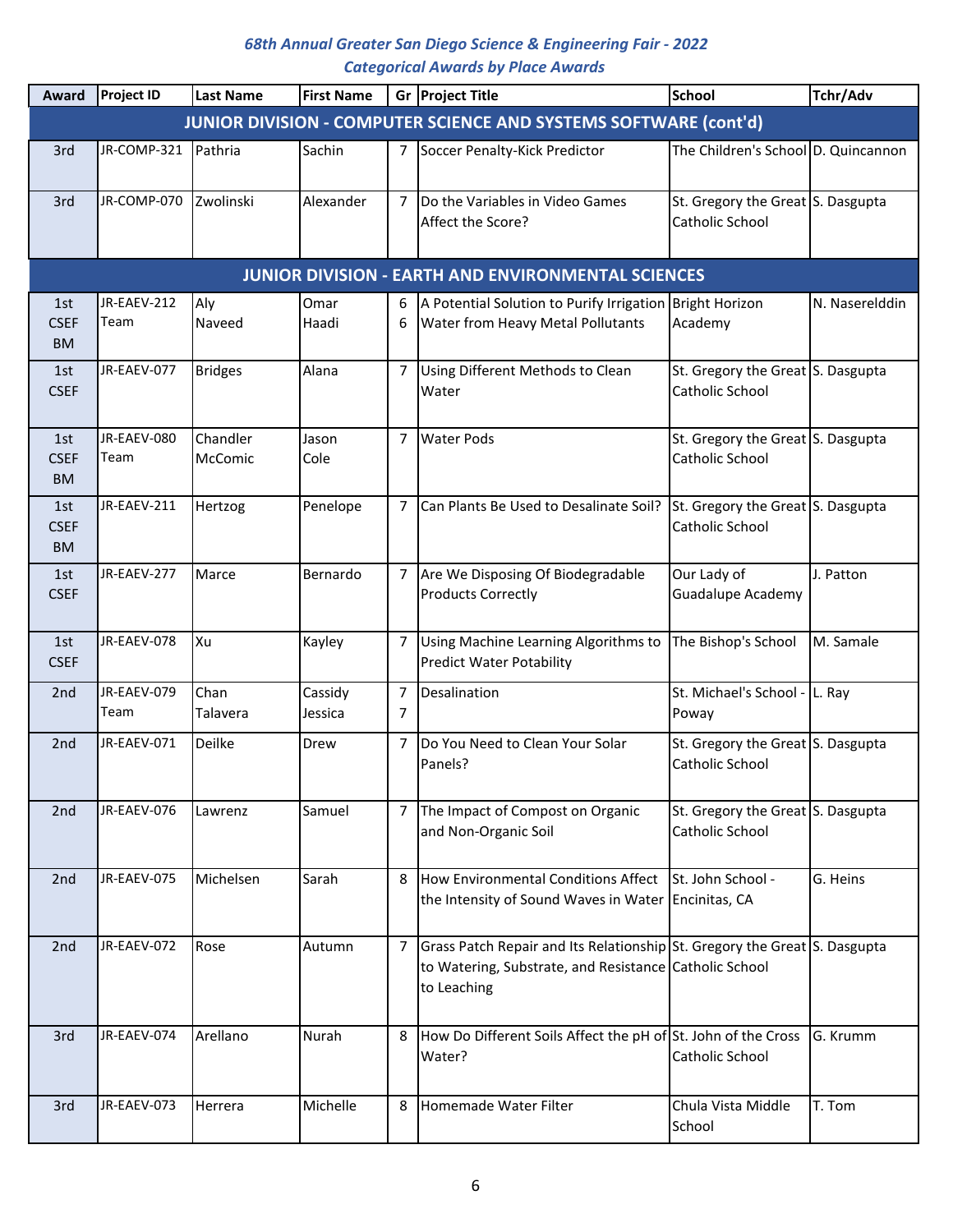| Award                                      | <b>Project ID</b> | <b>Last Name</b> | <b>First Name</b> |   | Gr Project Title                                                                               | <b>School</b>                            | Tchr/Adv       |
|--------------------------------------------|-------------------|------------------|-------------------|---|------------------------------------------------------------------------------------------------|------------------------------------------|----------------|
|                                            |                   |                  |                   |   | <b>JUNIOR DIVISION - EARTH AND ENVIRONMENTAL SCIENCES (cont'd)</b>                             |                                          |                |
| 3rd                                        | JR-EAEV-184       | Morin            | Emma              | 8 | The Effect of Manure and Coffee<br>Grounds on Raising Nitrogen Levels:<br><b>Dixie Fire</b>    | City Tree Christian<br>School 6-8        | M. Lee         |
| 3rd                                        | JR-EAEV-256       | Washington       | Aijah             | 8 | What Material Filters Water the Best?                                                          | St. Peter the Apostle<br>Catholic School | T. Fantano     |
| 3rd                                        | JR-EAEV-323       | Zamora           | Eli               | 8 | The Effect of Water on Wood                                                                    | St. Didacus Parish<br>School             | R. Miller      |
| 4th                                        | JR-EAEV-342       | Hillyard         | Thea              | 8 | The Affect of Air Quality on Water<br>Quality                                                  | The Children's School D. Quincannon      |                |
|                                            |                   |                  |                   |   | JUNIOR DIVISION - ENGINEERING: ELECTRICAL, MECHANICAL, AND ROBOTICS                            |                                          |                |
| 1st<br>GARU-PS<br><b>CSEF</b><br><b>BM</b> | JR-EEMR-083       | Bantval          | Dhruv             | 7 | Development of Smart Stick with<br>Visual and Ultrasonic Sensor to Assist<br>Visually Impaired | Pacific Trails Middle<br>School          | L. McVay       |
| 1st<br>GA-PS<br><b>CSEF</b><br><b>BM</b>   | JR-EEMR-200       | Dimenstein       | Shiloh            | 8 | LIV: Litter Identification Vehicle                                                             | Soille San Diego<br>Hebrew Day School    | S. Jones       |
| 1st<br>GARU-PS<br><b>CSEF</b><br><b>BM</b> | JR-EEMR-082       | Leivers-Breise   | Danielle          | 8 | <b>Deodorant Alarm</b>                                                                         | The Children's School D. Quincannon      |                |
| 2 <sub>nd</sub>                            | JR-EEMR-081       | Anderson         | Julian            | 7 | Battery Power vs. Solar Power                                                                  | St. John School -<br>Encinitas, CA       | G. Heins       |
| 2 <sub>nd</sub>                            | JR-EEMR-086       | Dhamim           | Ayyub             | 8 | Auto Lockdown Safety Sensors                                                                   | <b>Bright Horizon</b><br>Academy         | N. Naserelddin |
| 2nd                                        | JR-EEMR-085       | Mallory          | Henry             |   | 8 The Effect of Different Wattages of<br>Batteries in an Electromagnetic Motor Encinitas, CA   | St. John School -                        | G. Heins       |
| 2 <sub>nd</sub>                            | JR-EEMR-084       | Morales          | Diego             | 8 | How to Raise a Hydraulic Elevator                                                              | St. John of the Cross<br>Catholic School | G. Krumm       |
| 2 <sub>nd</sub>                            | JR-EEMR-175       | Odenthal         | Jake              | 8 | The Effect of Different Surfaces on a<br>Custom-Built Mini Electric Car                        | St. John School -<br>Encinitas, CA       | G. Heins       |
| 3rd                                        | JR-EEMR-306       | Housden          | Hannah            | 8 | The Self-Powered City of the Future,<br>Using Kinetic and Solar Together                       | The Children's School D. Quincannon      |                |
| 3rd                                        | JR-EEMR-194       | Ward             | Paddy             | 8 | A Water Efficient Irrigation System                                                            | St. Didacus Parish<br>School             | R. Miller      |
| <b>NS</b>                                  | JR-EEMR-324       | Hamel            | Leo               | 7 | How Far Can a Gauss Rifle Shoot                                                                | Mt. Helix Academy                        | K. MacDonald   |
| <b>NS</b>                                  | JR-EEMR-326       | Howton           | Sophia            | 8 | Using Light to Determine If a Fruit is<br>Ripe                                                 | The Children's School D. Quincannon      |                |
| <b>NS</b>                                  | JR-EEMR-325       | O'Donnell        | Oliver            | 8 | <b>Tire Traction and Grip</b>                                                                  | Mt. Helix Academy                        | K. MacDonald   |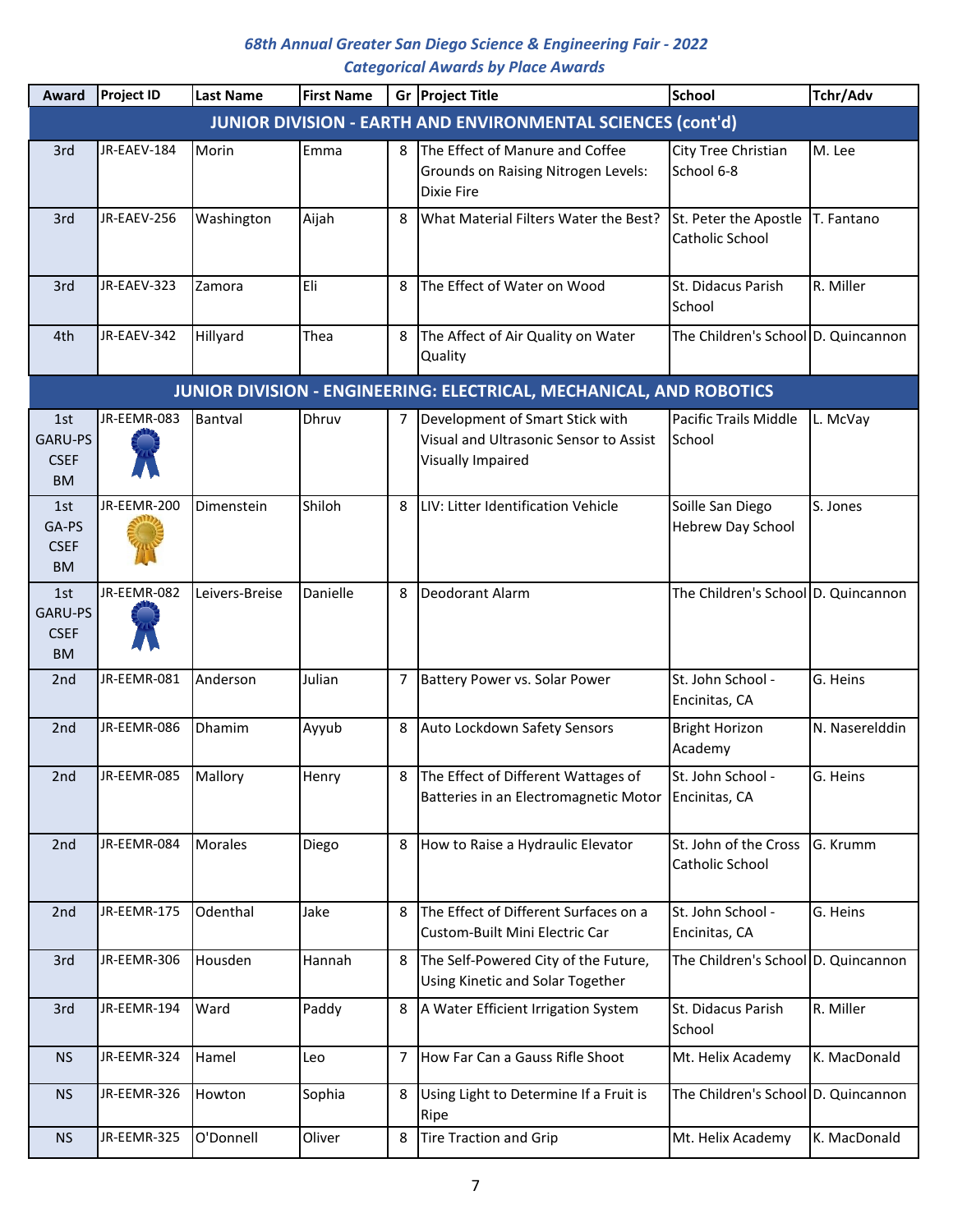| Award                           | <b>Project ID</b>   | <b>Last Name</b>              | <b>First Name</b> | Gr             | <b>Project Title</b>                                                             | <b>School</b>                                        | Tchr/Adv     |
|---------------------------------|---------------------|-------------------------------|-------------------|----------------|----------------------------------------------------------------------------------|------------------------------------------------------|--------------|
|                                 |                     |                               |                   |                | JUNIOR DIVISION - ENGINEERNG: ENERGY, MATERIALS, AND TRANSPORT                   |                                                      |              |
| 1st<br><b>CSEF</b>              | JR-EEMT-088         | Colucci                       | Alexander         | 8              | Do Reflectors Affect the Speed of a<br>Solar Powered Car?                        | St. John School -<br>Encinitas, CA                   | G. Heins     |
| 1st<br><b>CSEF</b>              | JR-EEMT-329         | Gurtch                        | Maria             | 8              | The Multi Camper                                                                 | The Children's School D. Quincannon                  |              |
| 1st<br><b>CSEF</b><br><b>BM</b> | JR-EEMT-089         | Lucero                        | Eric              | 7              | Does the Color of the Roof Affect the<br><b>Efficiency of Your Solar Panels?</b> | St. Gregory the Great S. Dasgupta<br>Catholic School |              |
| 1st<br><b>CSEF</b><br><b>BM</b> | JR-EEMT-352         | <b>McGuinness</b>             | Stella            | 8              | The Portable Wheelchair Ramp                                                     | The Children's School D. Quincannon                  |              |
| 1st                             | JR-EEMT-087         | Meringolo                     | Mark              | 7              | A Vegetable Powered Future                                                       | Nativity School                                      | L. McTavish  |
| 1st<br><b>CSEF</b><br><b>BM</b> | JR-EEMT-288         | Poch                          | Olivia            | 8              | The Ultimate Storm Drain Solution                                                | The Children's School D. Quincannon                  |              |
| 2nd                             | JR-EEMT-353<br>Team | <b>Banda Carrillo</b><br>Leal | Ana<br>Marisela   | 8<br>8         | How Does Color Affect Our Energy<br>Footprint?                                   | Our Lady of<br><b>Guadalupe Academy</b>              | J. Patton    |
| 2 <sub>nd</sub>                 | JR-EEMT-246         | Boeh                          | Nicholas          | 8              | What Insulation is the Best for<br>Insulating a House                            | St. Didacus Parish<br>School                         | R. Miller    |
| 2nd                             | JR-EEMT-257<br>Team | <b>Buitron</b><br>McGrain     | Max<br>Atticus    | 8<br>8         | The Heavy-Duty Dog Toy                                                           | The Children's School D. Quincannon                  |              |
| 2nd                             | JR-EEMT-327         | Krauss                        | Miranda           | 8              | <b>Building Stability Influenced by Shape</b>                                    | Mt. Helix Academy                                    | K. MacDonald |
| 2nd                             | JR-EEMT-096<br>Team | Lyons<br>Simon                | Nathan<br>Lorenzo | 7<br>7         | What Material Reflects the Most Solar<br>Energy?                                 | St. Michael's School - L. Ray<br>Poway               |              |
| 2nd                             | JR-EEMT-330         | Middleton                     | Olivia            | 8              | <b>Volleyball Serving Brace</b>                                                  | The Children's School D. Quincannon                  |              |
| 2nd                             | JR-EEMT-093         | Orabona                       | Joseph            | 7              | Which Building Design Withstands<br>Earthquakes the Best?                        | St. Michael's School - L. Ray<br>Poway               |              |
| 2nd                             | JR-EEMT-091         | Paccaloni-<br>Cordero         | Olivia            | 8              | Portable Multitasking Camping Tool                                               | The Children's School D. Quincannon                  |              |
| 2nd                             | JR-EEMT-094         | Vosburgh                      | Tyler             | 8              | Which Material Blocks Water the Best<br>Inside of a Sandbag?                     | St. John School -<br>Encinitas, CA                   | G. Heins     |
| 3rd                             | JR-EEMT-090         | Mendoza                       | Maximiliano       | $\overline{7}$ | How Dense Does an Aluminum Foil<br>Sphere Boat Have to Be Before It Sinks School | Bonita Vista Middle                                  | C. Shimasaki |
| 3rd                             | JR-EEMT-307         | Whittle                       | Logan             | 7              | Does the String Pattern of a Tennis<br>Racket Affect How Far the Ball Goes?      | Nazareth School                                      | M. Reed      |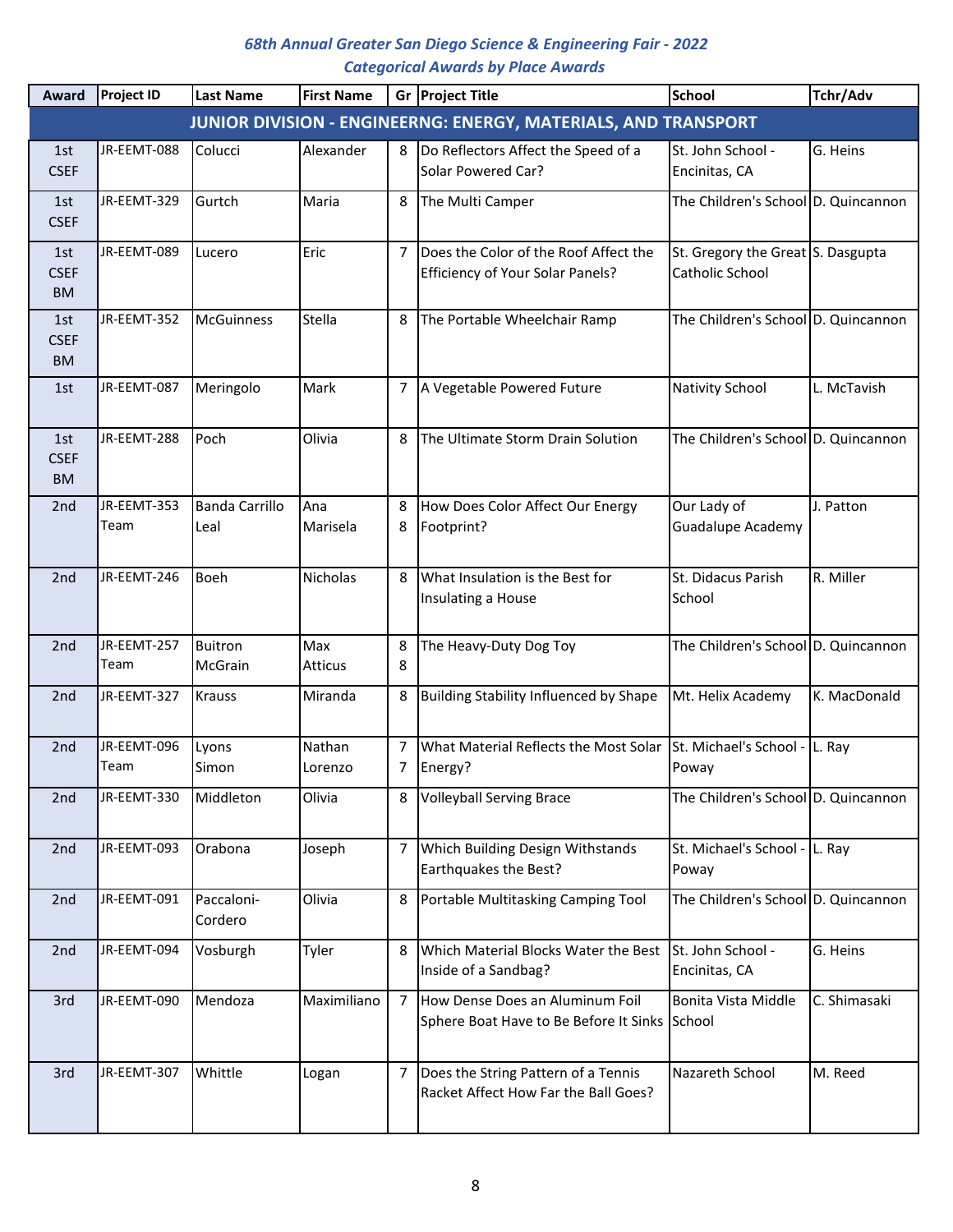| Award                           | <b>Project ID</b>    | <b>Last Name</b>       | <b>First Name</b>  |                                  | Gr Project Title                                                                                       | <b>School</b>                                        | Tchr/Adv     |
|---------------------------------|----------------------|------------------------|--------------------|----------------------------------|--------------------------------------------------------------------------------------------------------|------------------------------------------------------|--------------|
|                                 |                      |                        |                    |                                  | JUNIOR DIVISION - ENGINEERNG: ENERGY, MATERIALS, AND TRANSPORT (cont'd)                                |                                                      |              |
| <b>NS</b>                       | JR-EEMT-328          | Abbott                 | Maxwell            | 8                                | How High Does a Golf Ball Bounce on<br>Different Types of Surfaces                                     | Mt. Helix Academy                                    | K. MacDonald |
| <b>NS</b>                       | JR-EEMT-092          | Burke                  | Caelan             | 7                                | The Safe and Secure Hand Washing<br>Station                                                            | St. Michael's School -<br>Poway                      | L. Ray       |
| <b>NS</b>                       | JR-EEMT-331          | <b>Romano</b>          | Jordan             | 8                                | Which Paper Airplane Shape Achieves<br>the Most Aerodynamics and Flies the<br>Farthest                 | Mt. Helix Academy                                    | K. MacDonald |
|                                 |                      |                        |                    |                                  | <b>JUNIOR DIVISION - MATHEMATICS</b>                                                                   |                                                      |              |
| 1st<br><b>CSEF</b><br><b>BM</b> | JR-MATH-097          | Bayona                 | Benito             | 7                                | Does Chaos Theory Influence the Flow<br>of Liquids?                                                    | St. Gregory the Great S. Dasgupta<br>Catholic School |              |
|                                 |                      |                        |                    |                                  | <b>JUNIOR DIVISION - MICROBIOLOGY</b>                                                                  |                                                      |              |
| 2 <sub>nd</sub>                 | JR-MCRO-201          | Broudy                 | Yael               | 8                                | Masked Microbes: Bacteria Growth in<br>Short-Term Mask Storage Methods                                 | Soille San Diego<br>Hebrew Day School                | S. Jones     |
| 2nd                             | JR-MCRO-099          | Burchell               | Jaden              | 7                                | How Often Do You Need to Clean an<br>Emergency Waiting Room in Order to<br>Keep Everyone Safe?         | Nazareth School                                      | M. Reed      |
| 2nd                             | JR-MCRO-289          | <b>Hakmon</b>          | Sivan              | 8                                | <b>Diluting Disinfectants</b>                                                                          | Soille San Diego<br>Hebrew Day School                | S. Jones     |
| 3rd                             | JR-MCRO-332          | Bemaras                | David              | 8                                | 5 Second Rule                                                                                          | Soille San Diego<br>Hebrew Day School                | S. Jones     |
| 3rd                             | JR-MCRO-278          | Cheikka                | Emily              | 8                                | Bacteria on Dance Shoes                                                                                | Soille San Diego<br>Hebrew Day School                | S. Jones     |
| 3rd                             | JR-MCRO-180<br>Team  | Dawson<br>McPherson    | Adelyn<br>Maggie   | $\overline{7}$<br>$\overline{7}$ | Which Soap Cleans More Bacteria:<br><b>Chemical or Natural</b>                                         | St. Michael's School -<br>Poway                      | L. Ray       |
| 3rd                             | JR-MCRO-204 Gonzalez |                        | Sol                |                                  | What Mask Works Best to Decrease<br>the Spread of COVID-19 and Other<br>Viruses?                       | Chula Vista Middle<br>School                         | T. Tom       |
| 3rd                             | JR-MCRO-098          | Quinn                  | Jayleen            | 8                                | Germs Vs. Handsoap                                                                                     | Chula Vista Middle<br>School                         | T. Tom       |
| 4th                             | JR-MCRO-034<br>Team  | Trujillo<br>Uriostegui | Ashlyn<br>Samantha | 7<br>7                           | <b>Holy Water Testing</b>                                                                              | St. Peter the Apostle<br>Catholic School             | T. Fantano   |
|                                 |                      |                        |                    |                                  | <b>JUNIOR DIVISION - PHYSICS AND ASTRONOMY</b>                                                         |                                                      |              |
| 1st<br><b>CSEF</b>              | JR-PHYS-196          | Gao                    | William            | 8                                | Resistance is Futile! Using Machine<br>Learning to Predict Critical<br>Temperatures of Superconductors | Pacific Trails Middle<br>School                      | S. Thacker   |
| 1st<br><b>CSEF</b><br><b>BM</b> | JR-PHYS-106          | Michelsen              | Lucas              | 8                                | Which Gliding Raptor Wing Shape<br>Creates the Most Lift per Surface<br>Area?                          | St. John School -<br>Encinitas, CA                   | G. Heins     |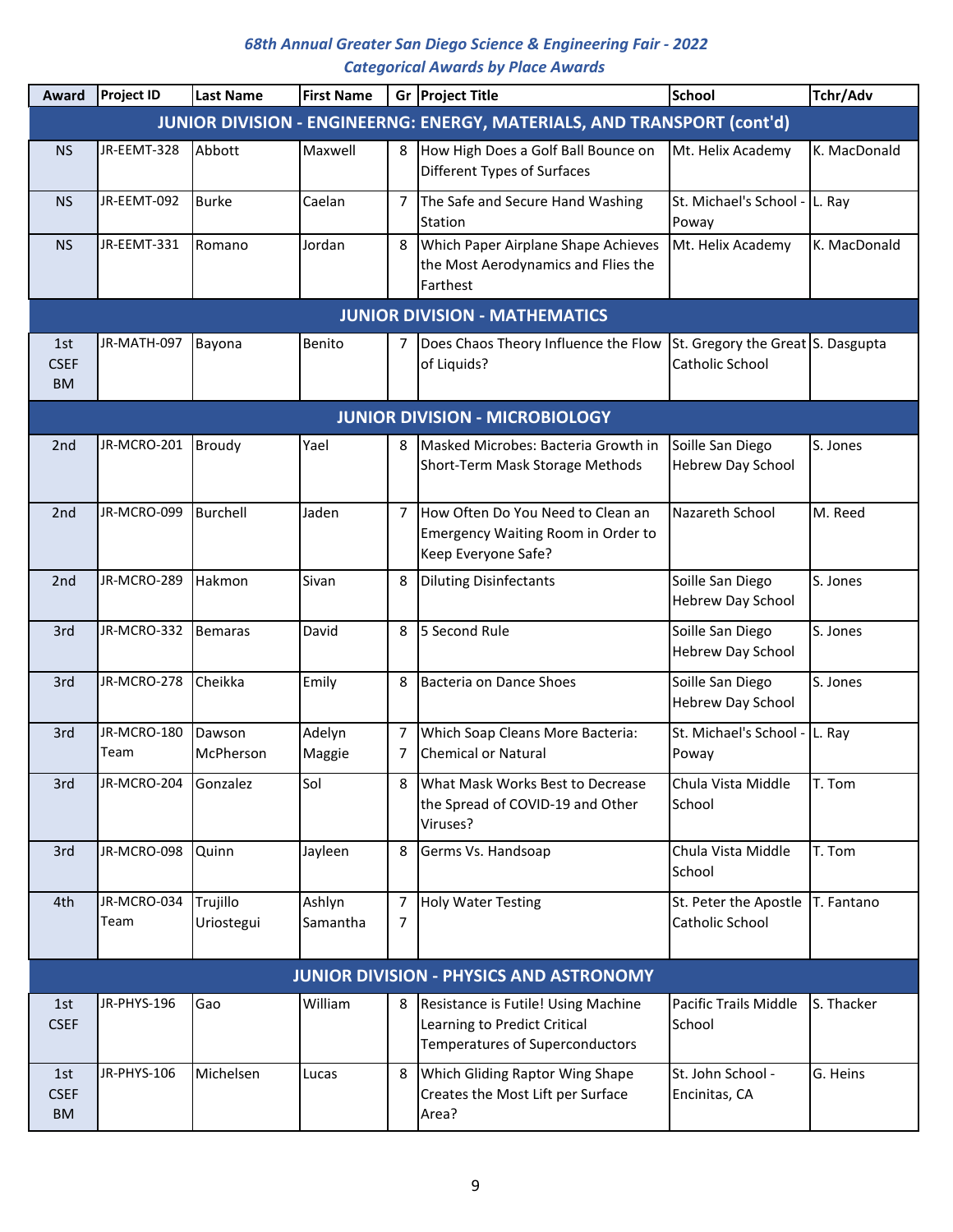| Award                           | <b>Project ID</b>   | <b>Last Name</b>            | <b>First Name</b> |        | Gr Project Title                                                                       | <b>School</b>                                        | Tchr/Adv     |
|---------------------------------|---------------------|-----------------------------|-------------------|--------|----------------------------------------------------------------------------------------|------------------------------------------------------|--------------|
|                                 |                     |                             |                   |        | <b>JUNIOR DIVISION - PHYSICS AND ASTRONOMY</b>                                         |                                                      |              |
| 1st<br><b>CSEF</b>              | JR-PHYS-102         | Niguidula                   | Tristen           | 7      | How Do High Temperatures Affect the<br>Elasticity of Rubber?                           | St. Gregory the Great S. Dasgupta<br>Catholic School |              |
| 2nd                             | JR-PHYS-333         | Birdsell                    | Aureylia          | 8      | The Effect of Parachute Material and<br>Shape on Time of Descent                       | City Tree Christian<br>School 6-8                    | M. Lee       |
| 2nd                             | JR-PHYS-105         | Contreras                   | Santiago          | 8      | What Type of Cup Amplifies Sound the<br>Most?                                          | Chula Vista Middle<br>School                         | T. Tom       |
| 2nd                             | JR-PHYS-100         | Michalowski                 | Kenneth           | 8      | A Comparison of a Bridge Structure's<br>Ability to Hold Weight                         | St. Didacus Parish<br>School                         | R. Miller    |
| 2nd                             | JR-PHYS-187<br>Team | Norin<br>Thompson           | Luke<br>Zachary   | 8<br>8 | The Effect of Type of Liquid on Surface<br>Tension                                     | City Tree Christian<br>School 6-8                    | M. Lee       |
| 3rd                             | JR-PHYS-185         | Kouli                       | Haissam           | 8      | The Effect of Blowing Wind onto Hot<br><b>Food Substances</b>                          | City Tree Christian<br>School 6-8                    | M. Lee       |
| 3rd                             | JR-PHYS-195         | Lopez                       | Misael            | 8      | A Comparison of Cushioning Materials<br>When Conducting an Egg Drop                    | St. Didacus Parish<br>School                         | R. Miller    |
| 3rd                             | JR-PHYS-334         | Nagal                       | Matthew           | 7      | Using a Digital Camera to Measure<br>Skyglow                                           | Mt. Helix Academy                                    | K. MacDonald |
| 3rd                             | JR-PHYS-101         | Zavala                      | Edgar             | 8      | Does a Helium Soccer Ball Bounce<br>Higher Than a Normal Soccer Ball?                  | Chula Vista Middle<br>School                         | T. Tom       |
| 3rd                             | JR-PHYS-104         | Zomerdyke                   | Max               | 7      | Stealthy Shapes: How to Make an<br>Aircraft Invisible to Radar                         | St. Gregory the Great S. Dasgupta<br>Catholic School |              |
| 4th                             | JR-PHYS-186<br>Team | <b>DeCarolis</b><br>Johnson | Audrey<br>Vincent | 7<br>7 | The Effect of Light Contrast on<br>Visibility of Rays in Photos                        | City Tree Christian<br>School 6-8                    | M. Lee       |
| 4th                             | JR-PHYS-103         | Liang                       | Nikolas           | 7      | How Does Angle Affect Speed                                                            | Bonita Vista Middle<br>School                        | C. Shimasaki |
| <b>NS</b>                       | JR-PHYS-107         | Alioto                      | Sam               | 7      | Which Materials Silence the Drums<br>Most Effectively?                                 | St. Gregory the Great S. Dasgupta<br>Catholic School |              |
| <b>NS</b>                       | JR-PHYS-213         | Gonzalez                    | Andrea            | 7      | <b>How Color Affects Heat</b>                                                          | Bonita Vista Middle<br>School                        | C. Shimasaki |
| <b>NS</b>                       | JR-PHYS-351         | McEvoy                      | Maeve             | 8      | Materials Effect on the Performance of The Children's School D. Quincannon<br>a Glider |                                                      |              |
|                                 |                     |                             |                   |        | <b>JUNIOR DIVISION - PLANT SCIENCES</b>                                                |                                                      |              |
| 1st                             | JR-PLNT-279         | Factor                      | Adin              | 8      | The Effect of Different Watering<br><b>Techniques on Plants</b>                        | Soille San Diego<br><b>Hebrew Day School</b>         | S. Jones     |
| 1st<br><b>CSEF</b><br><b>BM</b> | JR-PLNT-113         | Habas                       | Julia             | 7      | Observing Plant Growth Rate and<br>Flavor Depending on Different Liquids               | St. Michael's School -<br>Poway                      | L. Ray       |
| 1st                             | JR-PLNT-232         | Leboffe                     | Selah             | 8      | Hydrogen Peroxide: Friend or Foe?                                                      | De Portola Middle<br>School                          | M. Bridges   |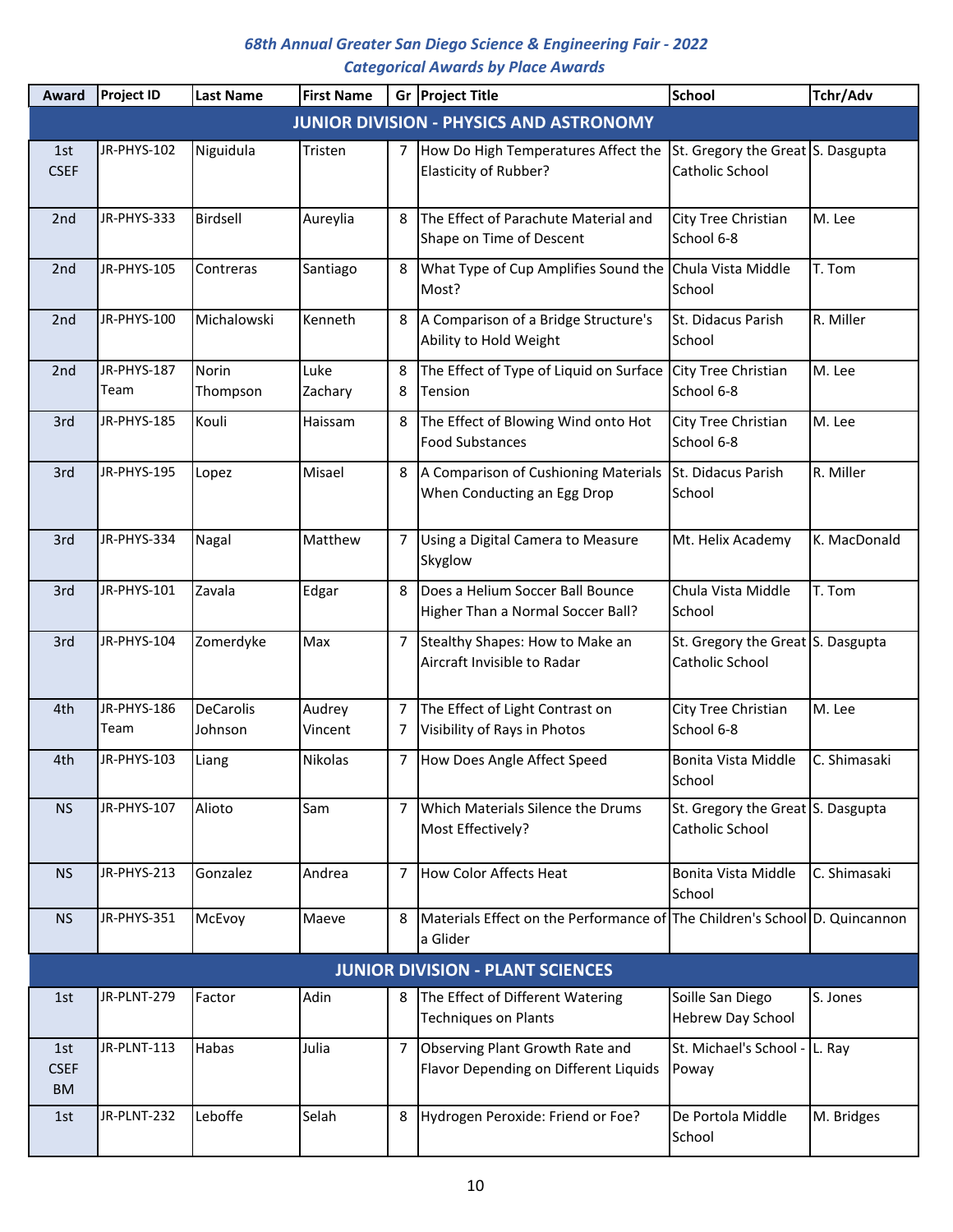| Award                                    | Project ID          | <b>Last Name</b>  | <b>First Name</b> |        | Gr Project Title                                                                                           | <b>School</b>                                        | Tchr/Adv     |
|------------------------------------------|---------------------|-------------------|-------------------|--------|------------------------------------------------------------------------------------------------------------|------------------------------------------------------|--------------|
|                                          |                     |                   |                   |        | <b>JUNIOR DIVISION - PLANT SCIENCES (cont'd)</b>                                                           |                                                      |              |
| 1st<br>GA-LS<br><b>CSEF</b><br><b>BM</b> | JR-PLNT-109         | Moore             | Kai               | 8      | Effect of Kelp Fertilizer on Growth Rate The Children's School D. Quincannon<br>of Eruca sativa            |                                                      |              |
| 1st<br><b>CSEF</b>                       | JR-PLNT-116         | Zumwalt           | James             | 7      | The Effects of Regular and Eco-Friendly St. Gregory the Great S. Dasgupta<br>Detergent Greywater on Plants | Catholic School                                      |              |
| 2 <sub>nd</sub>                          | JR-PLNT-202         | Lerner            | Aiden             | 8      | <b>Plant Memory</b>                                                                                        | Soille San Diego<br>Hebrew Day School                | S. Jones     |
| 2 <sub>nd</sub>                          | JR-PLNT-117<br>Team | Mara<br>Olaes     | Annika<br>Avery   | 7<br>7 | Native California Plant Recovery from<br>Fires using Different Types of Water                              | St. Michael's School -<br>Poway                      | L. Ray       |
| 2nd                                      | JR-PLNT-335         | McElfresh         | Daniela           | 8      | Does Hair Beautification Lead to<br><b>Environmental Degradation?</b>                                      | Soille San Diego<br><b>Hebrew Day School</b>         | S. Jones     |
| 2 <sub>nd</sub>                          | JR-PLNT-115         | O'Malley          | Meaghan           | 8      | The Effect of Soaps on Plant Growth                                                                        | St. John School -<br>Encinitas, CA                   | G. Heins     |
| 2 <sub>nd</sub>                          | JR-PLNT-118<br>Team | Suzara<br>Wisniew | Riley<br>Jack     | 7<br>7 | <b>Hydroponics vs Soil</b>                                                                                 | St. Gregory the Great S. Dasgupta<br>Catholic School |              |
| 2nd                                      | JR-PLNT-188         | Zwierzykowski     | Kasia             | 7      | The Effect of Sea Air on Tomato Plant<br>Growth in Length                                                  | City Tree Christian<br>School 6-8                    | M. Lee       |
| 3rd                                      | JR-PLNT-215         | Adatto            | Shira             | 8      | Does Carbonated Water Help Plants<br>Grow Taller?                                                          | Soille San Diego<br>Hebrew Day School                | S. Jones     |
| 3rd                                      | JR-PLNT-108         | <b>Brennan</b>    | Chase             | 7      | Does the Mineral Content in Water<br>Affect Plant Growth?                                                  | San Diego French<br>American School                  | A. Mobley    |
| 3rd                                      | JR-PLNT-110         | Cordaro           | Jacob             | 8      | <b>Effects of Natural Pesticides on Plants</b>                                                             | St. John School -<br>Encinitas, CA                   | G. Heins     |
| 3rd                                      | JR-PLNT-111         | Matz              | <b>Blake</b>      | 7      | How Do Liquids Affect Plants?                                                                              | San Diego French<br>American School                  | A. Mobley    |
| 3rd                                      | JR-PLNT-112         | Pacheco           | Lauren            | 8      | How Does Carbon Dioxide Affect Plant<br>Germination?                                                       | St. John of the Cross<br>Catholic School             | G. Krumm     |
| 3rd                                      | JR-PLNT-258         | Parsons           | Lily              | 7      | <b>Plant Growth</b>                                                                                        | St. Michael's School - L. Ray<br>Poway               |              |
| 3rd                                      | JR-PLNT-114         | Schmidt           | Cade              | 7      | The Best Type of Water for Radish<br>Growth                                                                | St. Gregory the Great S. Dasgupta<br>Catholic School |              |
|                                          |                     |                   |                   |        | <b>JUNIOR DIVISION - PRODUCT TESTING (Junior Division Only)</b>                                            |                                                      |              |
| 1st<br><b>CSEF</b>                       | JR-PROD-322         | Arnold            | Wyatt             |        | Does Sunscreen with Zinc or No Zinc<br>Do Better at Blocking the Sun's UV<br>Rays?                         | Mt. Helix Academy                                    | K. MacDonald |
| 1st                                      | JR-PROD-192         | <b>Audiss</b>     | Isabella          | 8      | A Water Bottle's Ability to Stay Cold<br>for Hourly Increments                                             | St. Didacus Parish<br>School                         | R. Miller    |